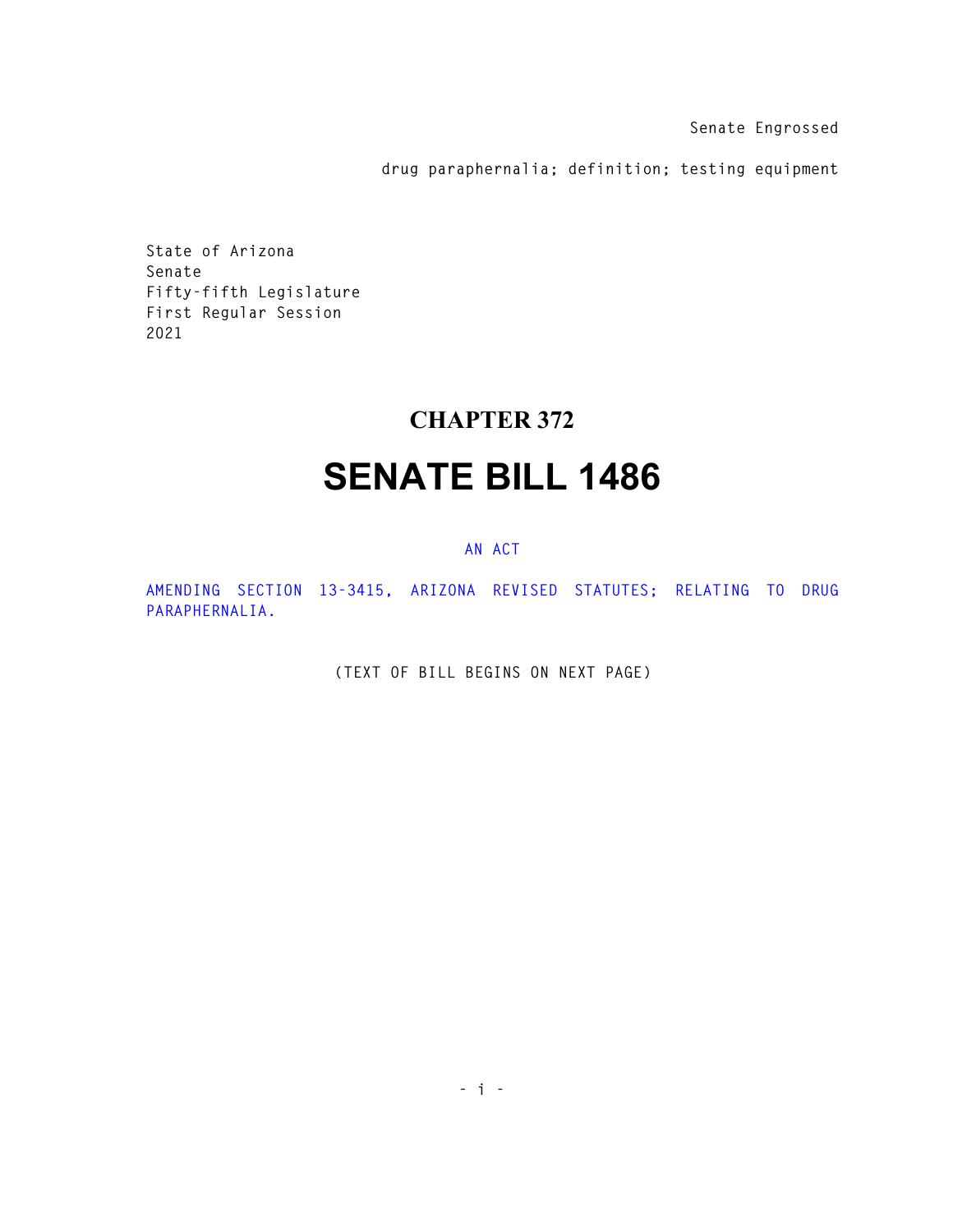```
1 Be it enacted by the Legislature of the State of Arizona: 
2 Section 1. Section 13-3415, Arizona Revised Statutes, is amended to 
3 read: 
4 13-3415. Possession, manufacture, delivery and advertisement 
5 of drug paraphernalia; classification; civil 
6 forfeiture; factors; definitions
7 A. It is unlawful for any person to use, or to possess with intent 
8 to use, drug paraphernalia to plant, propagate, cultivate, grow, harvest,
```
**9 manufacture, compound, convert, produce, process, prepare, test, analyze, 10 pack, repack, store, contain, conceal, inject, ingest, inhale or otherwise 11 introduce into the human body a drug in violation of this chapter. Any 12 person who violates this subsection is guilty of a class 6 felony.** 

**13 B. It is unlawful for any person to deliver, possess with intent to 14 deliver or manufacture with intent to deliver drug paraphernalia knowing, 15 or under circumstances where one reasonably should know, that it will be 16 used to plant, propagate, cultivate, grow, harvest, manufacture, compound, 17 convert, produce, process, prepare, test, analyze, pack, repack, store, 18 contain, conceal, inject, ingest, inhale or otherwise introduce into the 19 human body a drug in violation of this chapter. Any person who violates 20 this subsection is guilty of a class 6 felony.** 

**21 C. It is unlawful for a person to place in a newspaper, magazine, 22 handbill or other publication any advertisement knowing, or under 23 circumstances where one reasonably should know, that the purpose of the 24 advertisement, in whole or in part, is to promote the sale of objects 25 designed or intended for use as drug paraphernalia. Any person who 26 violates this subsection is guilty of a class 6 felony.** 

**27 D. All drug paraphernalia is subject to forfeiture pursuant to 28 chapter 39 of this title. The failure to charge or acquittal of an owner 29 or anyone in control of drug paraphernalia in violation of this chapter 30 does not prevent a finding that the object is intended for use or designed 31 for use as drug paraphernalia.** 

**32 E. In determining whether an object is drug paraphernalia, a court 33 or other authority shall consider, in addition to all other logically 34 relevant factors, the following:** 

**35 1. Statements by an owner or by anyone in control of the object 36 concerning its use.** 

**37 2. Prior convictions, if any, of an owner, or of anyone in control 38 of the object, under any state or federal law relating to any drug.** 

**39 3. The proximity of the object, in time and space, to a direct 40 violation of this chapter.** 

- 
- **41 4. The proximity of the object to drugs.**
- **42 5. The existence of any residue of drugs on the object.**

**43 6. Direct or circumstantial evidence of the intent of an owner, or 44 of anyone in control of the object, to deliver it to persons whom he**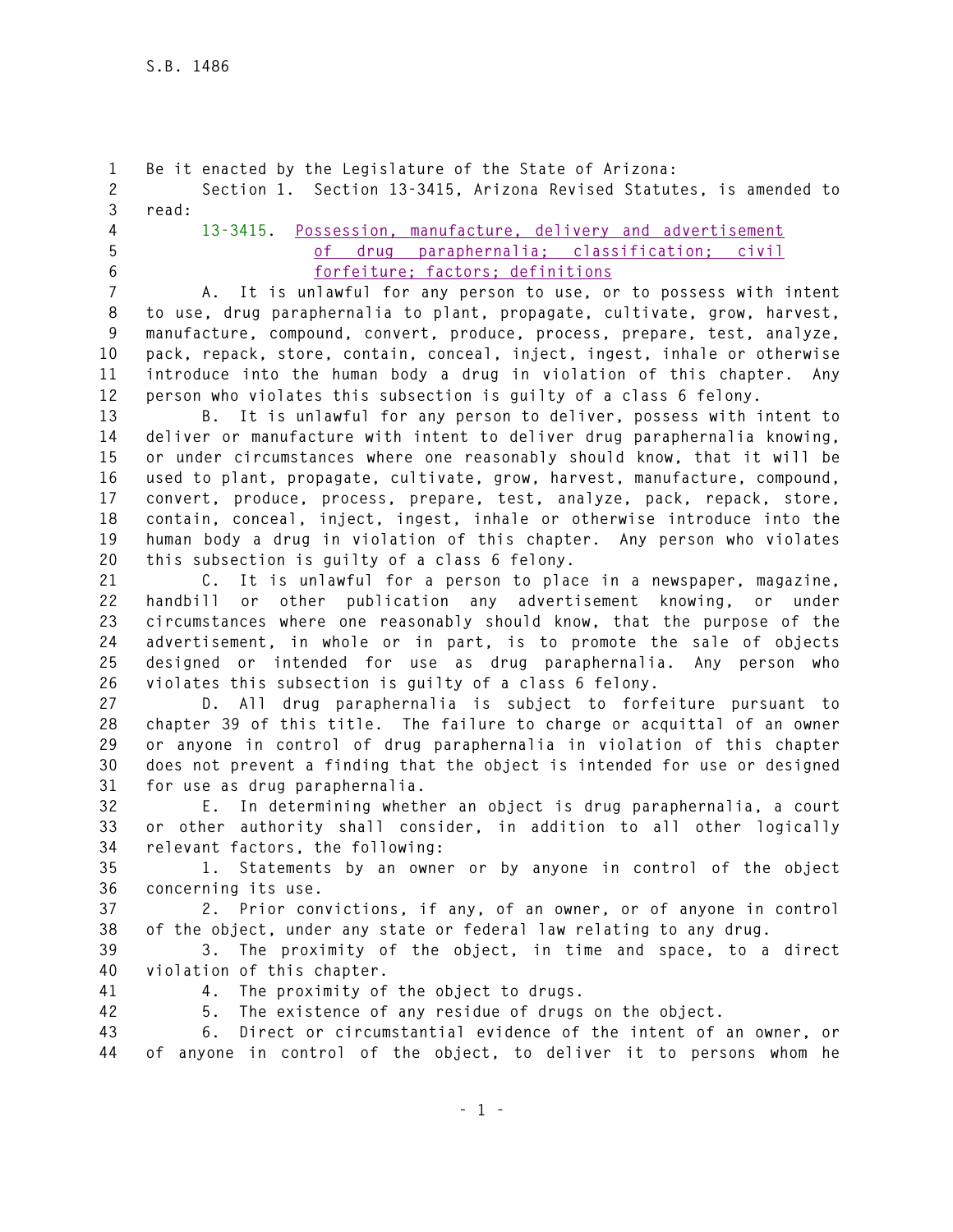**1 knows, or should reasonably know, intend to use the object to facilitate a 2 violation of this chapter. 3 7. Instructions, oral or written, provided with the object 4 concerning its use. 5 8. Descriptive materials accompanying the object which THAT explain 6 or depict its use. 7 9. National and local advertising concerning its use. 8 10. The manner in which the object is displayed for sale. 9 11. Whether the owner, or anyone in control of the object, is a 10 legitimate supplier of like or related items to the community, such as a 11 licensed distributor or dealer of tobacco products. 12 12. Direct or circumstantial evidence of the ratio of sales of the 13 object to the total sales of the business enterprise. 14 13. The existence and scope of legitimate uses for the object in 15 the community. 16 14. Expert testimony concerning its use. 17 F. In FOR THE PURPOSES OF this section, unless the context 18 otherwise requires: 19 1. "Drug" means any narcotic drug, dangerous drug, marijuana or 20 peyote. 21 2. "Drug paraphernalia" means all equipment, products and materials 22 of any kind which THAT are used, intended for use or designed for use in 23 planting, propagating, cultivating, growing, harvesting, manufacturing, 24 compounding, converting, producing, processing, preparing, testing, 25 analyzing, packaging, repackaging, storing, containing, concealing, 26 injecting, ingesting, inhaling or otherwise introducing into the human 27 body a drug in violation of this chapter. It DRUG PARAPHERNALIA includes: 28 (a) Kits used, intended for use or designed for use in planting, 29 propagating, cultivating, growing or harvesting any species of plant which 30 THAT is a drug or from which a drug can be derived. 31 (b) Kits used, intended for use or designed for use in 32 manufacturing, compounding, converting, producing, processing or preparing 33 drugs. 34 (c) Isomerization devices used, intended for use or designed for 35 use in increasing the potency of any species of plant which THAT is a 36 drug. 37 (d) Testing equipment used, intended for use or designed for use in 38 identifying or analyzing the strength, effectiveness or purity of drugs, 39 OTHER THAN NARCOTIC DRUG TESTING PRODUCTS THAT ARE USED TO DETERMINE 40 WHETHER A CONTROLLED SUBSTANCE CONTAINS FENTANYL OR A FENTANYL ANALOG. 41 (e) Scales and balances used, intended for use or designed for use 42 in weighing or measuring drugs. 43 (f) Diluents and adulterants, such as quinine hydrochloride, 44 mannitol, mannite, dextrose and lactose, used, intended for use or 45 designed for use in cutting drugs.**